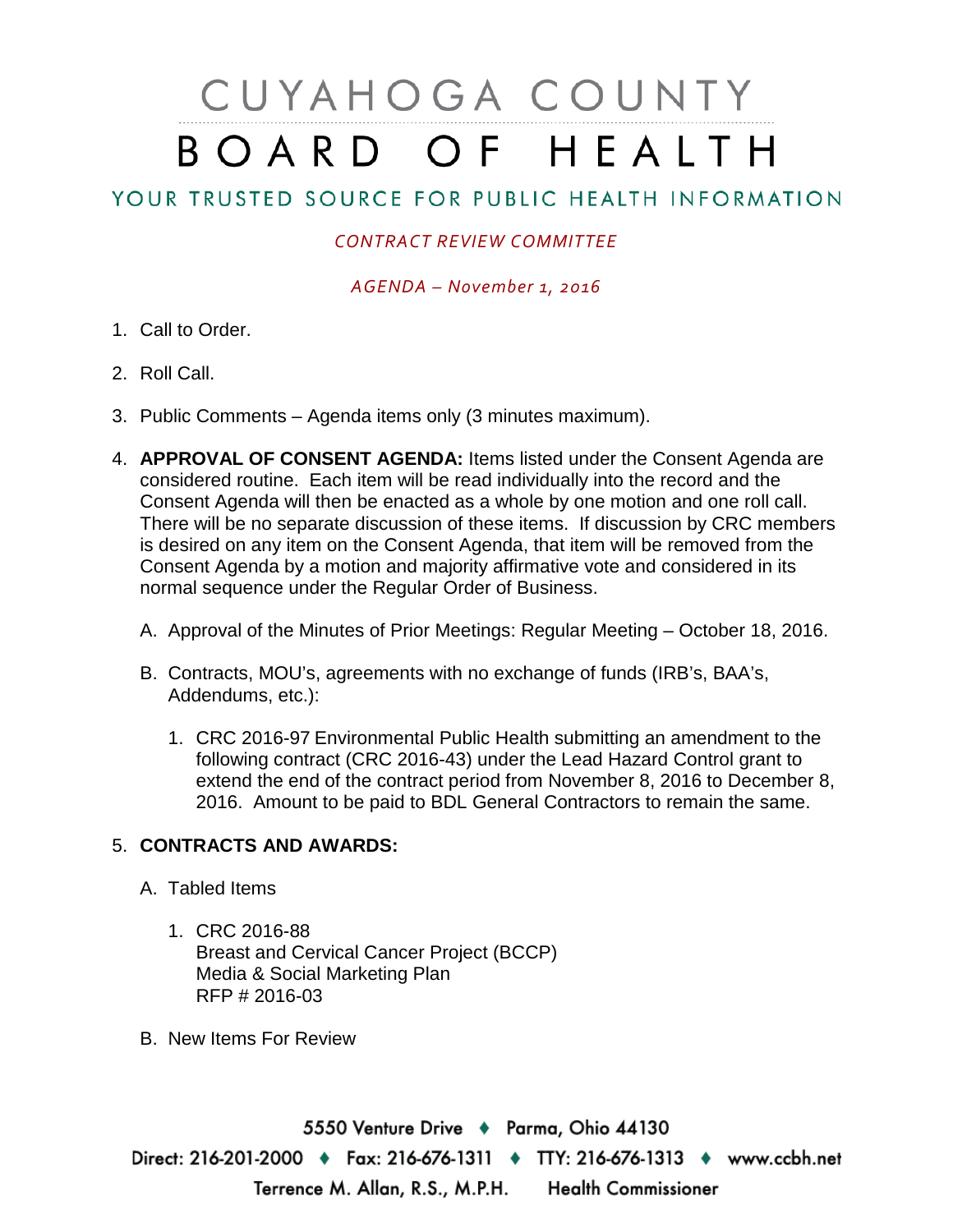1. Bid/Quote Openings ≥ \$25,000.00

None

2. Bid/Quote Openings < \$25,000.00

#### *Lead Program*

- a. CRC 2016-98 609 Sycamore Dr. Euclid, OH 44132
- b. CRC 2016-99 14213 Savannah Ave. East Cleveland, OH 44112
- c. CRC 2016-100 1241-43 Rozelle Ave. East Cleveland, OH 44112
- d. CRC 2016-101 4142 Shadywood Ln. Warrensville Hts., OH 44122
- 3. Expenditures: Contracts < \$25,000.00
	- a. CRC 2016-102 Prevention and Wellness Services submitting a contract with Muquit Sabur under the 2016/2017 Prevent Premature Fatherhood (PPF) grant from July 1, 2016 through June 30, 2017. Amount to be paid to Muquit Sabur is not to exceed \$1,500.00.

Purpose: To facilitate up to 6 youth group discussions on the topic "Passages to Motherhood."

Funding Source: 100% reimbursable through the FY2017 PPF grant.

4. Revenue Generating Agreements < \$25,000.00

None

C. Contract Rescissions

None

5550 Venture Drive + Parma, Ohio 44130 Direct: 216-201-2000 ♦ Fax: 216-676-1311 ♦ TTY: 216-676-1313 ♦ www.ccbh.net Terrence M. Allan, R.S., M.P.H. Health Commissioner